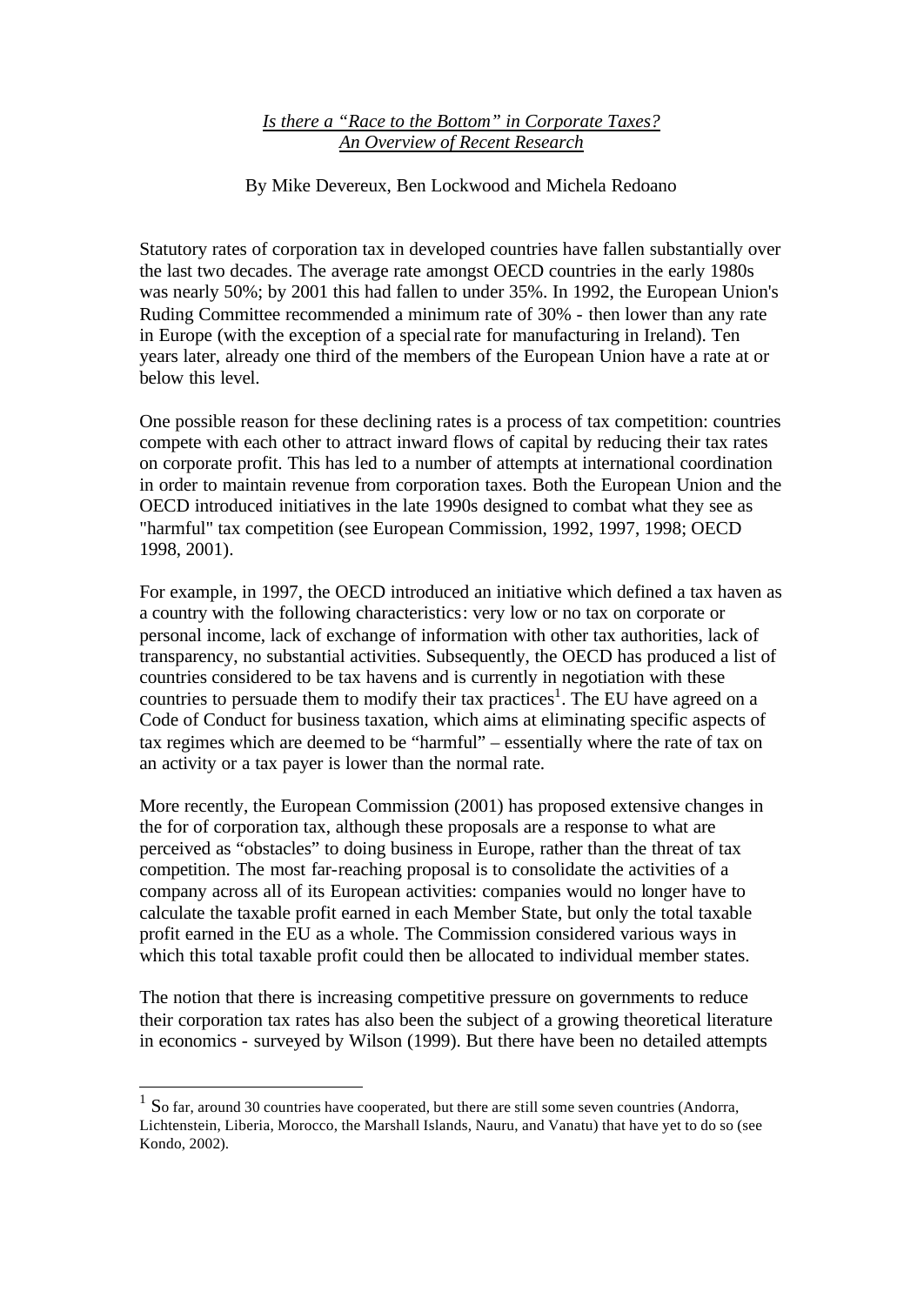to examine whether there is any empirical evidence of such international competition in taxes on corporate income.

In a project funded by the ESRC, we have been investigating this issue, and this article reports on our progress so far. We begin at the beginning by emphasizing that there is no single "rate" of corporate tax. The corporate tax system is complex: at a minimum, it comprises a statutory tax rate, which is applied to taxable profit; the definition of taxable profit, however, is typically complex. One important element is the proportion of capital expenditures that can be set against profit in any year (the capital allowance). This allowance is usually determined in the corporate tax code: for example, the UK currently has a statutory rate of 30%, and depreciation allowances of 25% for investment in plant and machinery, 4% for investment in industrial buildings, but no allowance at all for investment in commercial buildings.

This means that the statutory rate is not usually the rate which affects decisionmaking by firms. In particular, it is usually argued that the *effective marginal tax rate*, - which is the excess of the marginal cost of capital<sup>2</sup> with the tax over that cost without the tax (appropriately normalized) - determines marginal or incremental investment of firms already based in a country. On the other hand, the decision whether to locate in county A rather than country B at all is governed by the *effective average tax rate*, which is the ratio of corporate tax paid to pre-tax profit (Devereux and Griffith, 2003). Both the effective marginal and average rates differ from the statutory rate, and are lower the more generous allowances are. These rates also depend on the type of financing: debt, new equity, or retained earnings.

The first contribution of our project is to calculate the effective marginal and average tax rates for 21 OECD countries over the period 1983-2000. These calculations extend previous work done at the IFS, and are described in more detail in Devereux, Lockwood and Redoano (2002), and Devereux, Griffith and Klemm (2002). Overall, the picture is one of a downward trend in these effective rates over the sample period, although the effect is not as strong as in the case of statutory rates<sup>3</sup>.

Having done this, we are in a position to start thinking about tax competition. The first step is to define terms. We say that there is strategic interaction amongst the corporate tax rates (whether statutory, effective average or marginal) in different countries if there is empirical evidence that current or lagged values of other countries tax rates can help predict the current values of a given country.

However, merely observing strategic interaction does not conclusively establish that there is a "race to the bottom" in the usual meaning of the term. Economists believe that there are (at least) three reasons why we may observe strategic interaction in the setting of any given tax rate.

The first is that genuine tax competition is taking place – that is, countries are cutting tax rates in response to others' cuts in order to attract inward investment. Technically, therefore, competition is over the internationally mobile tax base of the corporate

l

<sup>&</sup>lt;sup>2</sup> The *marginal cost of capital* is the pre-tax rate of return required on the marginally profitable investment project and can be defined either with or without a corporate tax system.

<sup>&</sup>lt;sup>3</sup> This data is available at http://www.ifs.org.uk/corptaxindex.shtml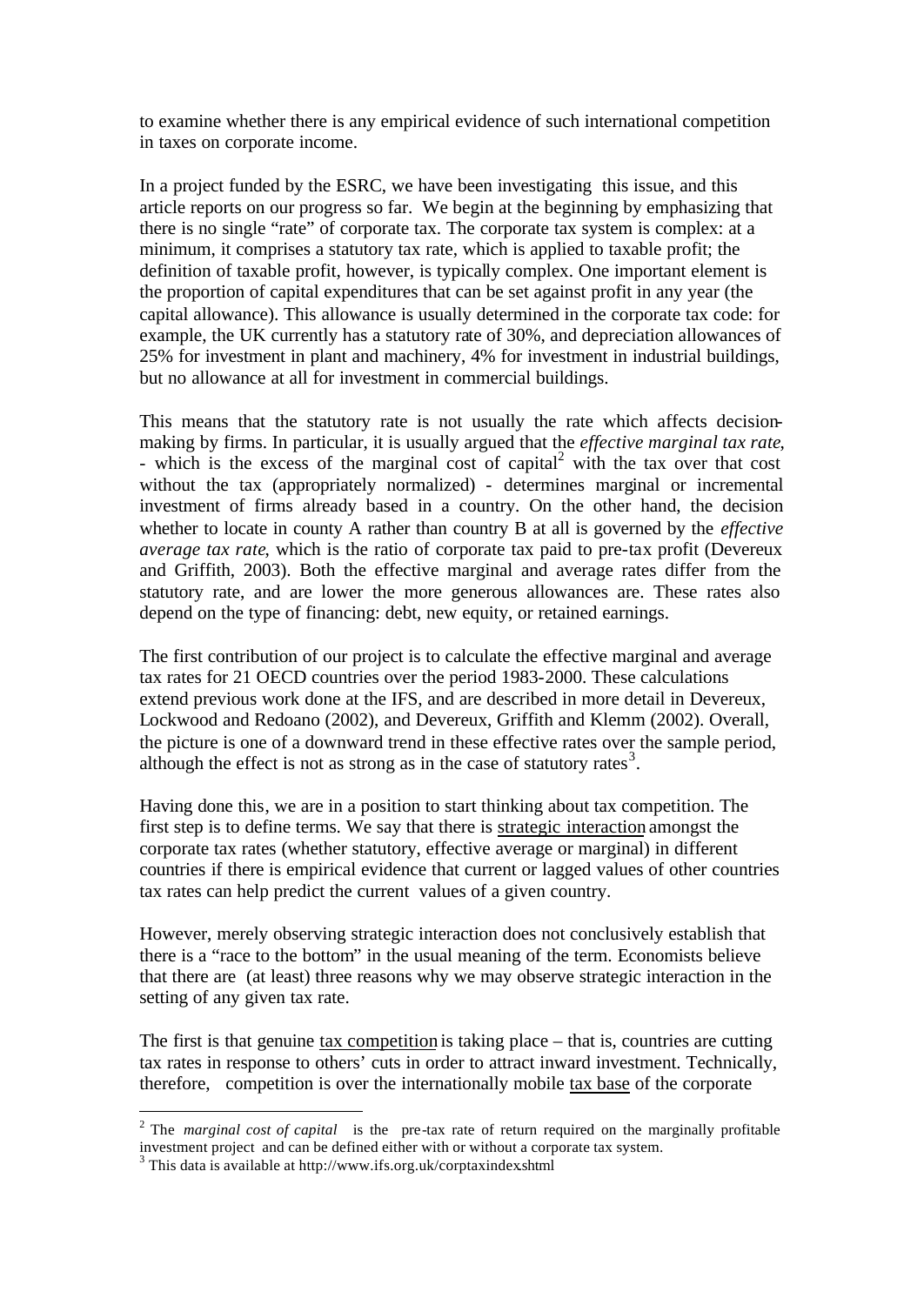tax. Tax competition is, in our view, what is meant when commentators talk about the "race to the bottom".

The second is that yardstick competition is taking place. This arises when voters judge incumbent policy-makers on their competence by comparing tax rates set in their jurisdiction relative to those set in neighboring or otherwise similar jurisdictions. If the incumbent sets a high tax relative to the voters' comparators, she risks being voted out of office. Anticipating this, policy-makers tend to follow each other in tax-setting.

The third is that there is a common intellectual trend at work: that is, some influential country e.g. the US introduces an innovation is tax policy which then spreads internationally, through the influence of the media and personal contact between policy-makers in different countries.

Any of these mechanisms can give rise to observed strategic interaction. However, we believe that we can eliminate yardstick competition as a possible explanation, simply due to the fact that corporate taxes are not a salient political issue for voters: in the UK, as in other OECD countries, hardly any voters know what the domestic rate of corporate tax is, much less how in compares to the rate in (say) Germany or the US. Indeed, most economists would be hard-pressed to provide this information from memory.

On the other hand, common intellectual trends cannot be ruled out. For example, the 1986 US tax reforms are sometimes credited with introducing a wave of similar tax reforms in OECD countries (although they were preceded by a similar reform in the UK in 1984). Broadly, this type of reform was a move to a broader tax base and a lower tax rate. The US implemented this type of reform in corporate and personal taxes; many OECD countries had implemented a similar reform in corporation tax within a few years.

So, our approach is a two-fold one. Part of our statistical work tests for the existence of strategic interaction between corporate tax rates, and part looks for other supporting evidence that this interaction is due to tax competition, not common intellectual trends.

Specifically, in Devereux, Lockwood and Redoano (2002), we show that there is considerable evidence that individual countries react to others when they set statutory or effective average tax rates. Specifically, a regression of either of these tax rates in any one country – say the UK - against an average of tax rates in other countries and a range of control variables indicates that a cut in the average tax rate in other countries leads to a cut in the first country. Moreover, we show that this effect is likely if the country in question has a relatively high tax rate i.e. above average in the sample.

For example, the tax rate in the UK is below the unweighted average of other taxes. On our estimates, then, a one percentage point fall in the average tax rate in other countries would induce the UK to reduce its rate by nearly 0.3 percentage points. But for a country above the unweighted average, a one percentage point fall in the average would induce it to reduce its rate by about 0.67 percentage points. These magnitudes are larger in the long run - around double - as taxes are highly persistent. Implicit in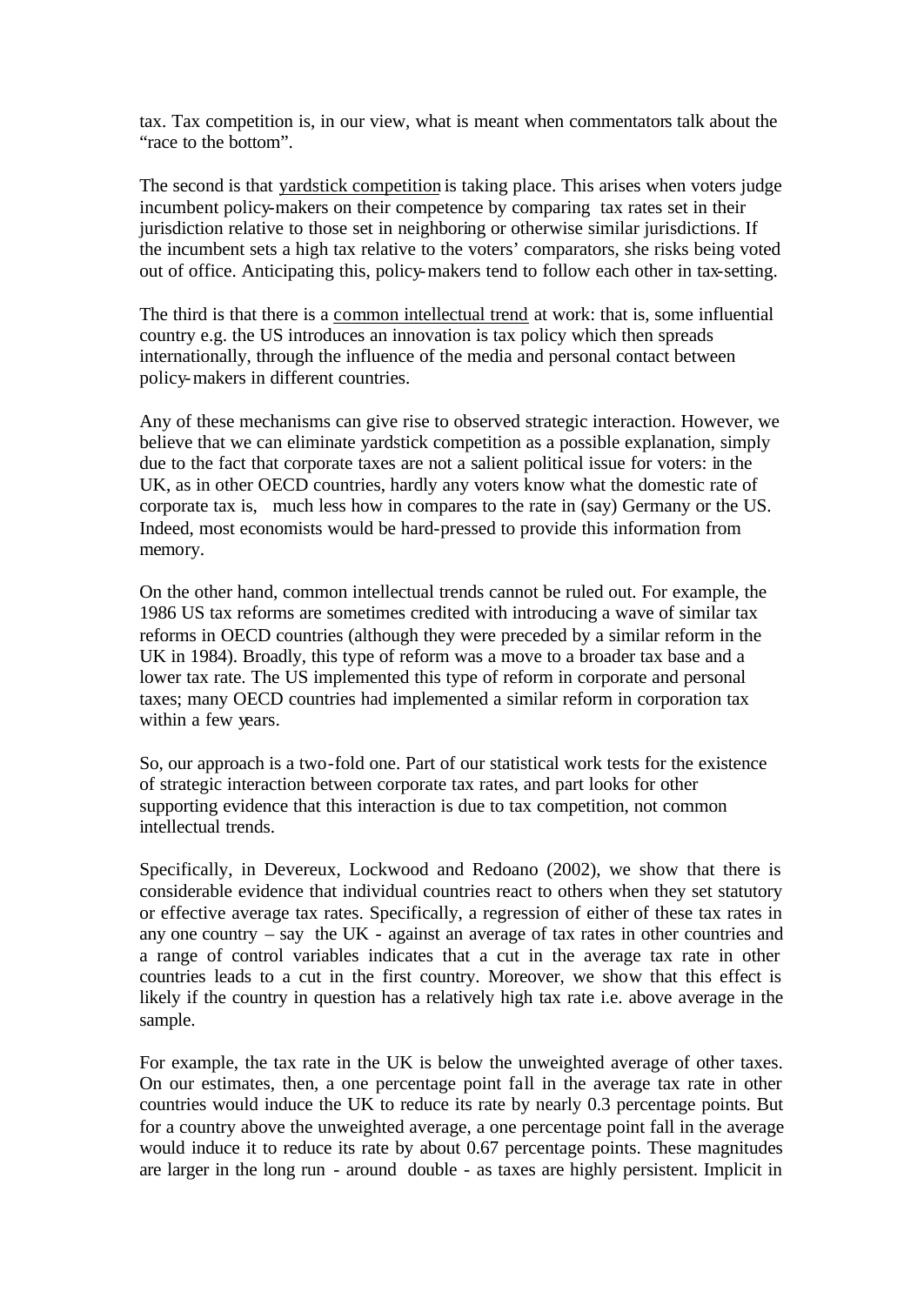this approach is that all other tax rates are equally important for our country under consideration. We experimented with weighting the other taxes according to the other countries' distance from the UK, or the country's economic importance, as measured by GDP, or the extent of bilateral FDI flows between them. As the table below shows, the results are not very sensitive to the different possible weightings.

|                                        | <b>Averages</b> |                      |                        |                        |
|----------------------------------------|-----------------|----------------------|------------------------|------------------------|
|                                        | Unweighted      | Distance<br>Weighted | <b>GDP</b><br>weighted | <b>FDI</b><br>weighted |
| Short run,<br>country below<br>average | 0.297           | 0.143                | 0.196                  | 0.147                  |
| Short run,<br>country above<br>average | 0.672           | 0.495                | 0.595                  | 0.477                  |
| Long run,<br>country below<br>average  | 0.591           | 0.301                | 0.536                  | 0.350                  |
| Long run,<br>country above<br>average  | 1.137           | 1.042                | 1.630                  | 1.136                  |

Percentage Point Change in the Statutory Tax Due to 1 Percentage Point Cut in All Other Countries' Statutory Tax

Results for the effective average tax rate give similar results.

What about the supporting evidence that this interaction is due to tax competition, not common intellectual trends? One piece of evidence is that a theoretical model of tax competition, developed in the paper, predicts that high-tax countries will react more to a tax cut of a given size than low-tax countries - precisely what we find in the empirical work. More importantly perhaps, we find corroborating evidence when we look at how the behavior of US multi-national enterprises (MNEs) changes in response to corporate taxes in other countries. We study the determinants of the capital stock in other OECD countries owned by affiliates of US MNEs (those in which the US parent has at least a 10% share). This capital stock depends on the profitability from locating in that country, as we might expect, and on country characteristics such as size and openness. Moreover, it depends significantly (in a negative way) on statutory and effective average tax rates in the country of location, as the Table below indicates.

Estimated Percentage Increase in Capital Stock of US Affiliates Resulting from 10 Percentage Point Corporate Tax Cut

| Tax Rate                   | <b>Short Run</b> | Long Run |
|----------------------------|------------------|----------|
| Statutory                  | 5.15             |          |
| <b>Effective Average</b>   | 6.76             | 65.68    |
| <b>Effective Marginal*</b> |                  |          |

\* Effect of this tax rate is statistically insignificant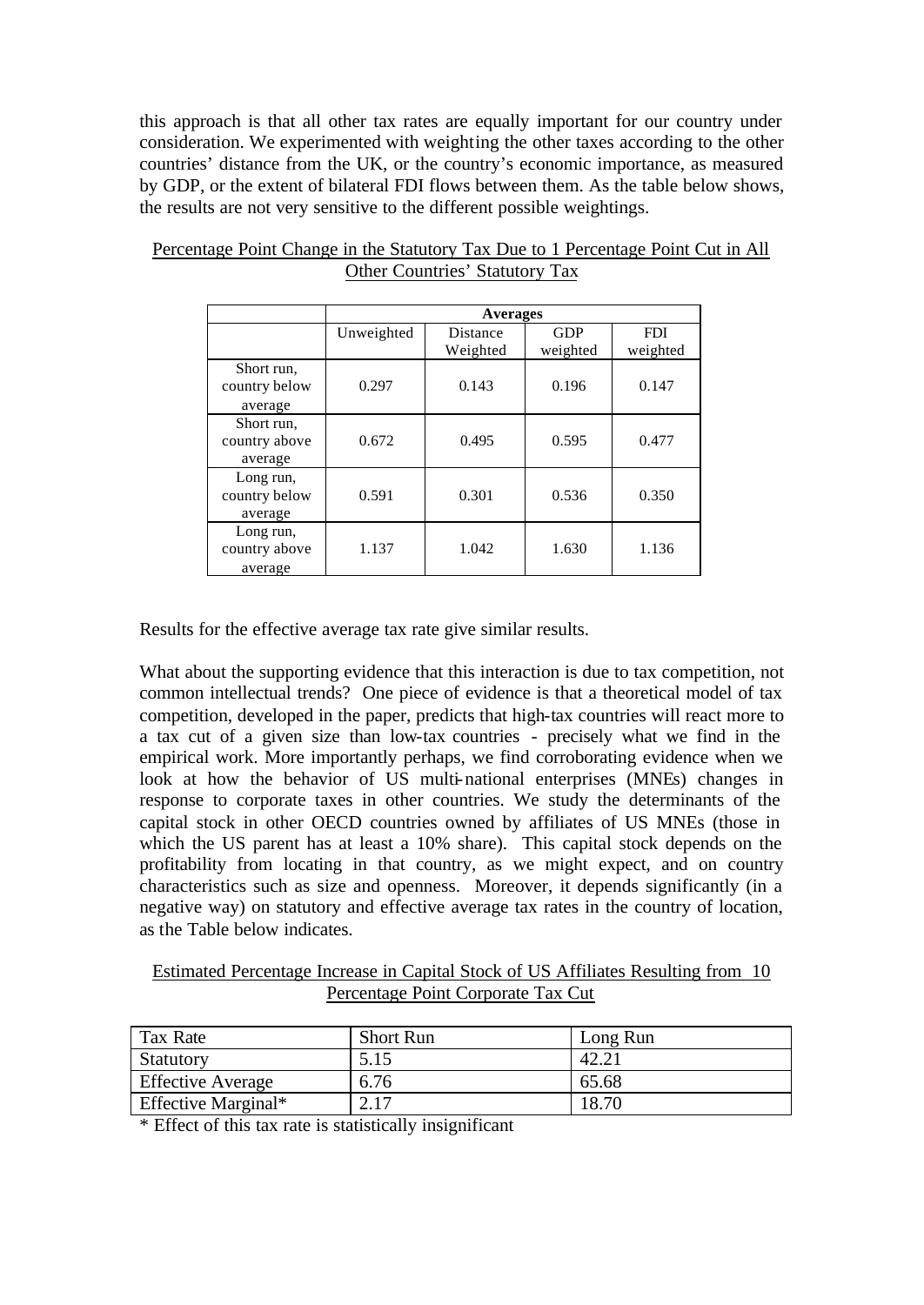Why is this corroborating evidence in favor of tax competition? Because if governments understand that their corporate tax bases depend on their rates of statutory (or effective average) tax relative to their neighbors, they will compete over these dimensions of the corporate tax system. So, we take our empirical results on location of the capital stock as supporting the tax competition interpretation of our results on strategic interaction.

However, we also plan to do additional empirical work to discriminate between the two hypotheses. One way to do this would be to look for evidence of strategic interaction in other important taxes, such as the top statutory rate of personal income tax, across countries, where the tax base is much less mobile. If we do find evince of strategic interaction, in spite of the immobility of the tax base, then this is some evidence of a common intellectual trend. Another would be to ask whether tax competition is more intense between countries where inward and outward investment flows are less constrained<sup>4</sup>

We close by describing an extension of our work on strategic interaction (Devereux, Lockwood, and Redoano (2003)). This paper introduces several quantitative measures of exchange controls on the capital account to our econometric work on strategic interaction.

The motivation is a small but growing literature, mostly in political science, which empirically investigates whether relaxation of exchange controls, especially on the capital account, lowers either corporate tax revenues or rates (Basinger and Hallerberg, 1998, 2001; Garrett, 1998; Quinn, 1997; Rodrik, 1997; Swank and Steinmo, 2002). The findings here are very mixed: capital controls may have no significant effect on corporate tax rates or revenues, or lower them - consistently with the conventional wisdom – or indeed raise them (Quinn, 1997; Rodrik, 1997).

In our view, the main weakness of this literature is that it does not allow for strategic interaction in tax setting between countries – each country is assumed to set its own corporate taxes in isolation from all others. Therefore, this literature does not address a crucial part of the "race to the bottom" story: that "globalization" – here in the form of weaker exchange controls – leads to more intense competition between countries.

In this paper, we allow exchange controls to affect the intensity of strategic interaction between countries in setting taxes, as well as the levels of tax they choose. We find some evidence that the level of a country's tax rate, other things equal, is lowered by a unilateral liberalization of exchange controls (as in the political science literature), and that strategic interaction in tax-setting between countries is increased by liberalization. These effects are stronger if the country is a high-tax one, and if the tax is the statutory or effective average one. There is also evidence that countries' own tax rates are reduced by liberalization of exchange controls in *other* countries.

## References

l

 $4 \text{ A simple way of quantifying this would be to use quantitative measures of the strength of exchange.}$ restrictions on the capital account of the balance of payments e.g. Quinn(1997).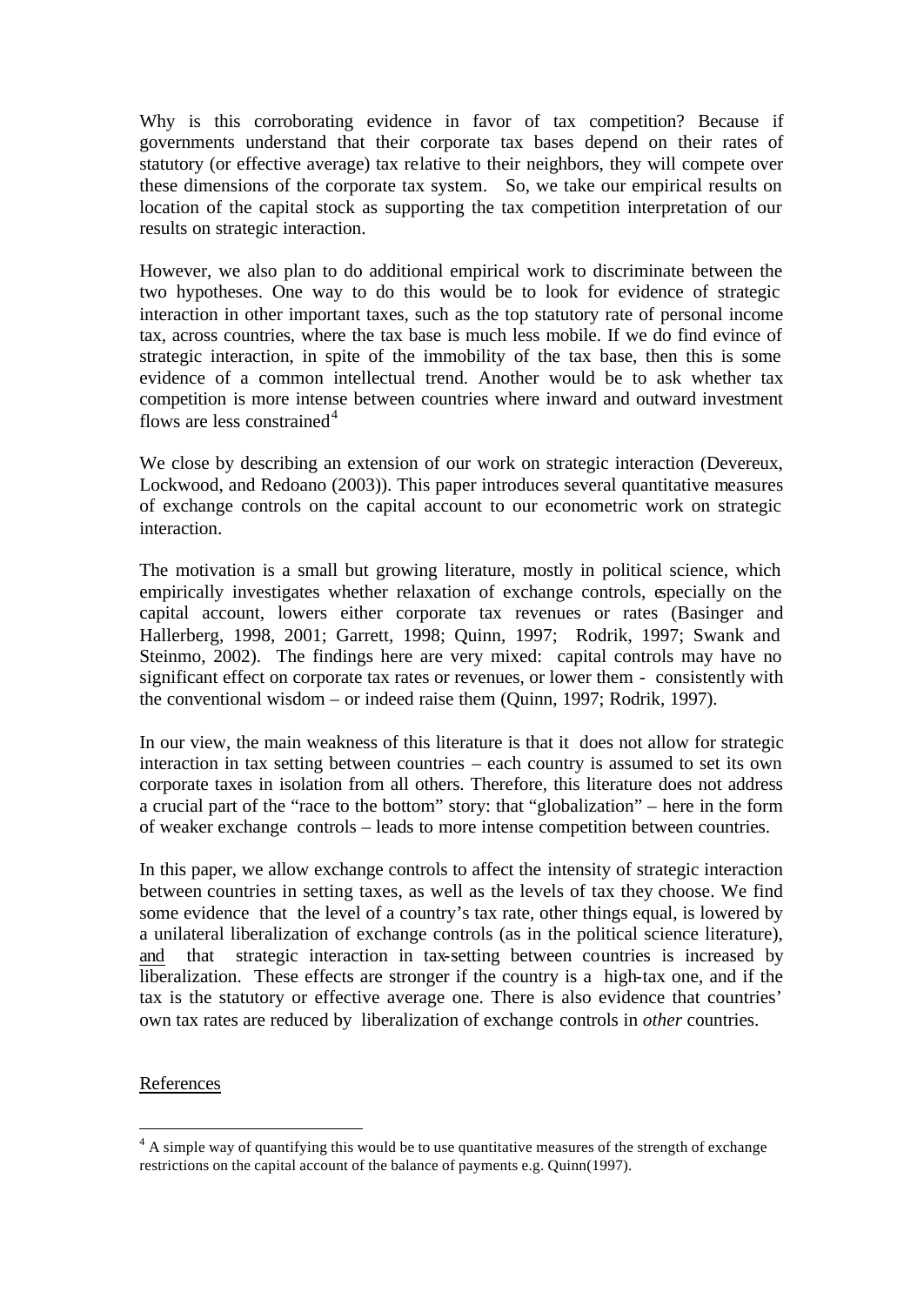Devereux, M.P., R. Griffith (2003), "Evaluating tax policy for location decisions", *International Tax and Public Finance*, 10, 127-126.

Devereux, M.P., R. Griffith, A. Klemm, (2002), "Can international tax competition explain corporate income tax reforms?" , *Economic Policy*, 35, 450 – 495.

Devereux, M.P., B. Lockwood, M. Redoano, (2002), "Do countries compete over corporate taxes?" , *CSGR Working Paper* 97/02

Devereux, M.P., B. Lockwood, M. Redoano, (2003), "Capital Account Liberalization and Corporate Taxes" , *CSGR Working Paper*, forthcoming

European Commission (1992) "Report of the Committee of Independent Experts on Company Taxation", Office for Official Publications of the European Communities, Luxembourg

European Commission (1997), 'Towards tax co-ordination in the European Union: a package to tackle harmful tax competition', Communication from the European Commission COM(97) 495 final.

European Commission (1998), 'Conclusions of the ECOFIN Council meeting on 1 December 1997 concerning taxation policy', *Official Journal of the European Communities*, C2, 6/1/98, pp. 1–6.

European Commission (2001a)'Towards an International Market without Tax Obstacles', Communication from the European Commission COM(2001) 582 final.

Garrett,G. (1998), *Partisan Politics in the Global Economy*, Cambridge University Press

Hallerberg,M and S. Bassinger (1998), "Internationalization and changes in tax policy in OECD countries: the importance of domestic veto players", *Comparative Political Studies* 31, 321-353

Hallerberg,M and S. Bassinger (2001), "Competing for capital: the effects of veto players, partisanship, and competing countries' domestic politics on tax reform", unpublished paper, Department of Political Science, University of Pittsburgh.

Inclan, C. D. Quinn and R.Shapiro (1997), "A dynamic study of the origins and consequences of changes in US corporate taxation 1981-1998", *American Journal of Political Science* 45, 179-201.

Kondo, S (2002) "Ending Tax haven Abuse", OECD.

OECD (1998), *Harmful Tax Competition: An Emerging Global Issue*, Paris: Organisation for Economic Co-operation and Development.

OECD (2000), *Towards Global Tax Co-operation: Progress in Identifying and Eliminating Harmful Tax Practices*, Paris: Organisation for Economic Co-operation and Development.

Quinn, D (1997), "the correlates of change in international financial regulation", *American Political Science Review*, 91, 531-551